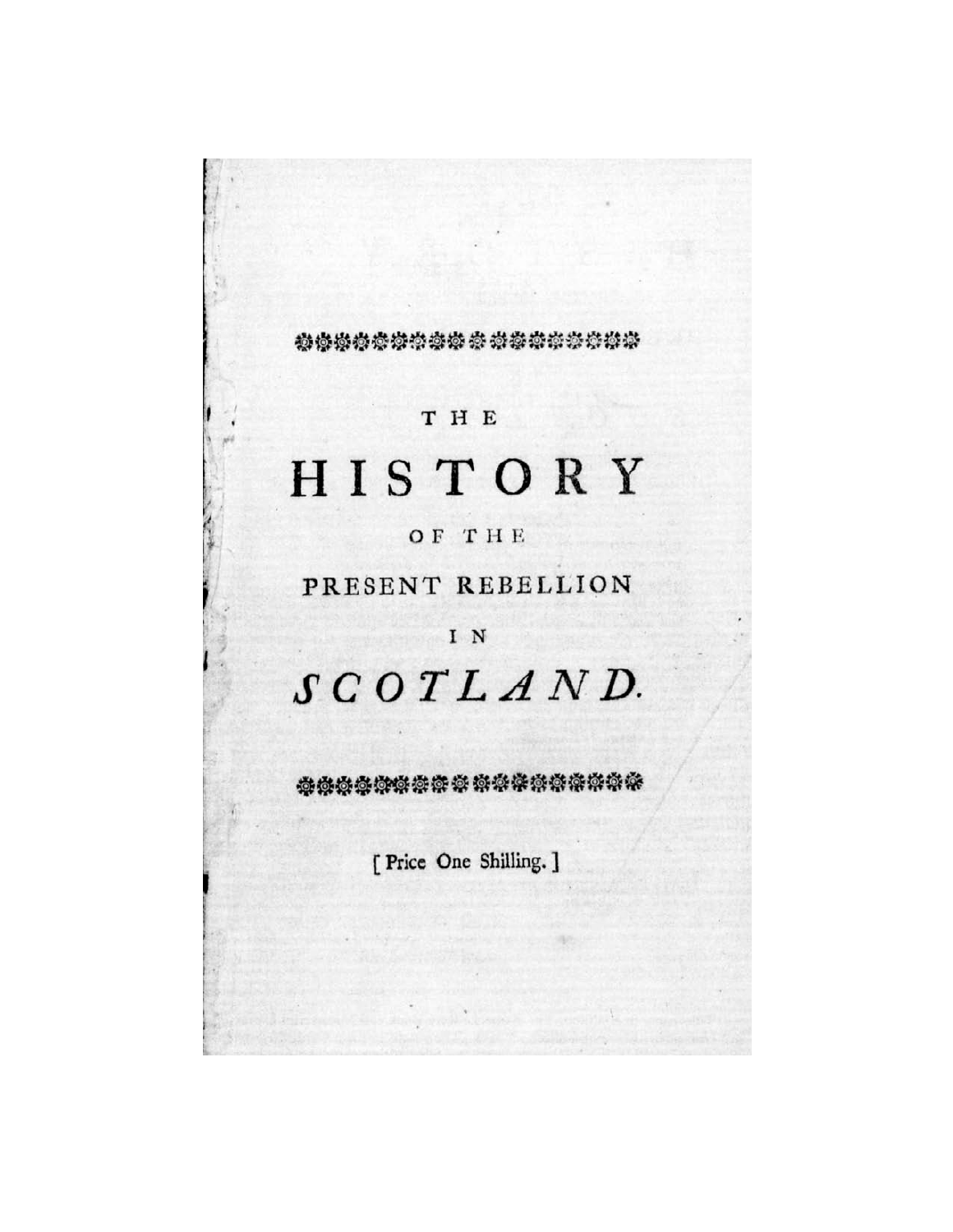### THE.

#### H I STORY

#### OF THE

### PRESENT REBELLION

#### IN

# $S C O T L A N D.$

From the Departure of the Pretender's Son from Rome, down to the prefent Time.

#### In which is

- A full Account of the Conduct of this Young Invader, from his firft Arrival in Scotland; with the feveral Progreffes he made there; and likewife a very particular RELATION of the Battle of Prefton, with an exact Lift of the Slain, Wounded, and Prifoners, on both Sides.
- Taken from the Relation of Mr. JAMES MACPHERson, who was an Eye-Witnefs of the Whole, and who took the firft Opportunity of leaving the Rebels, into whole Service he was forced, and in which he had a Captain's Commiffion.

 $\longrightarrow$   $N$ e pectora vano Fida Metu paveant. OEtæas spernite flammas. Ov. METAM.

#### $L$  O N D O N :

Printed for M. COOPER, at the Globe in Pater-noffer-Row. MDCCXLV.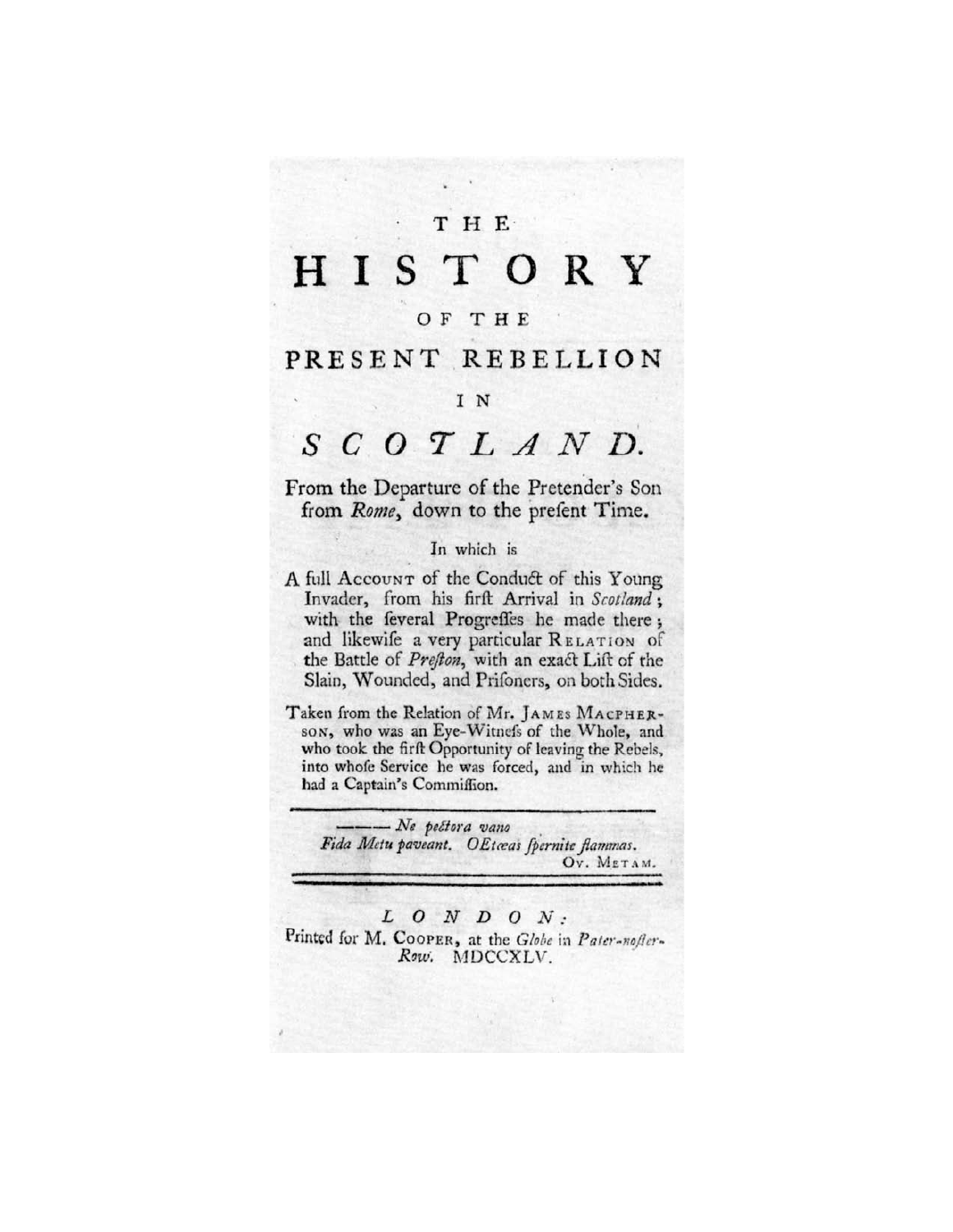# The History of the Present Rebellion In *Scotland*

**by**

**Henry Fielding**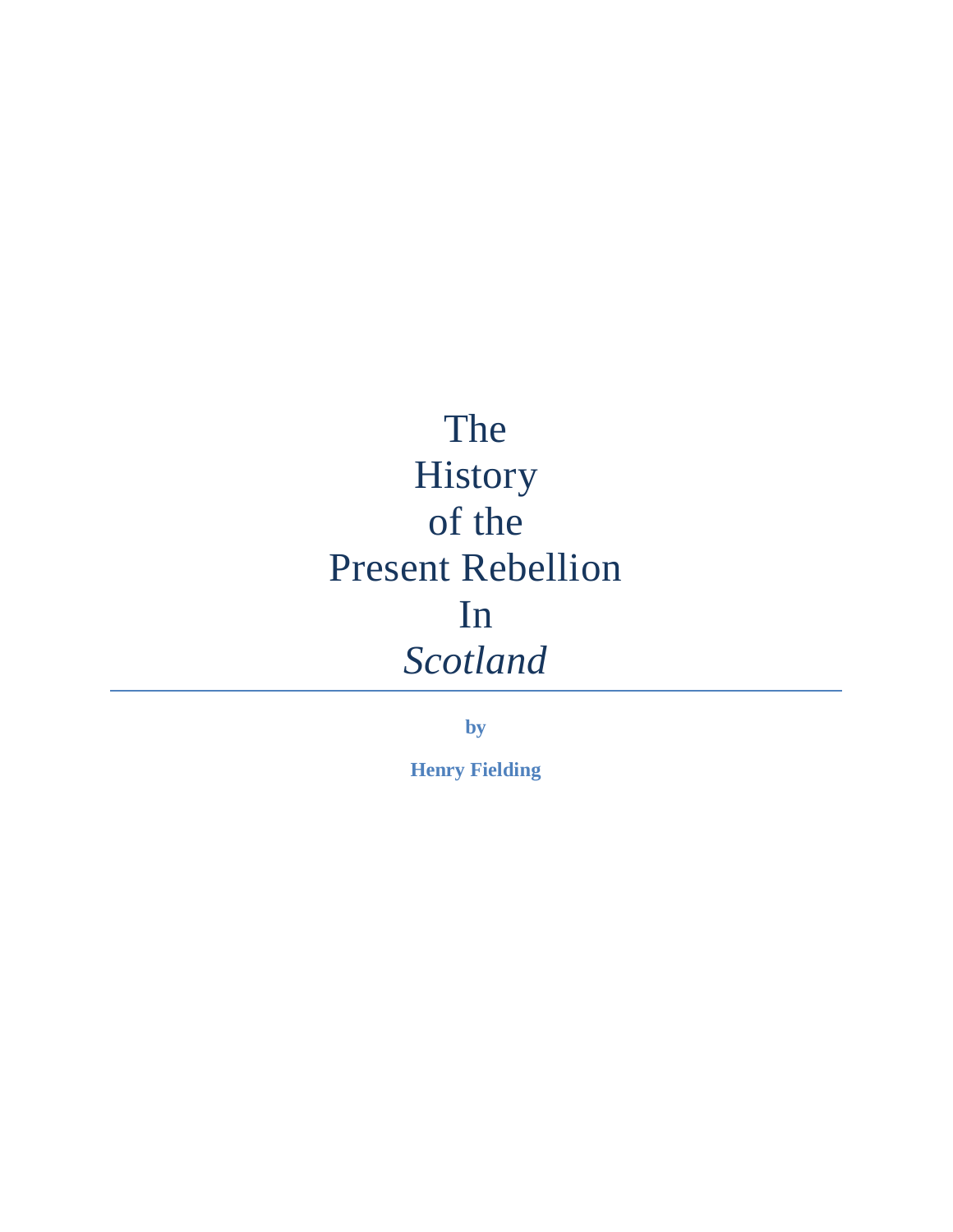THE HISTORY OF THE PRESENT REBELLION IN SCOTLAND.

From the Departure of the Pretender's son from Rome, down to the present Time.

### In which is

- A full Account of the Conduct of this Young Invader, from his first arrival in Scotland; with the several Progresses he made there; and likewise a very particular RELATION of the battle of Preston, with an exact List of the Slain, Wounded, and Prisoners, on both Sides.
- Taken from the Relation of Mr. James Macpherson, who was an Eye-Witness of the Whole, and who took the first Opportunity of leaving the Rebels, into whose service he was forced, and in which he had a Captain's Commission.

Ne pectora vano Fida Metu paveant. Œtœas spernite flammas.

 $Ov.$  METAM. $<sup>1</sup>$ </sup>

#### **LONDON:** Printed for M. Cooper, at the Globe in Pater-Noster-Row **MDCCXLV**

<span id="page-3-0"></span> $^1$  The motto is from Ovid Metamorphoses, ix, 248-9: "Let not your heart be filled with groundless fear. Scorn the Octæan flames!"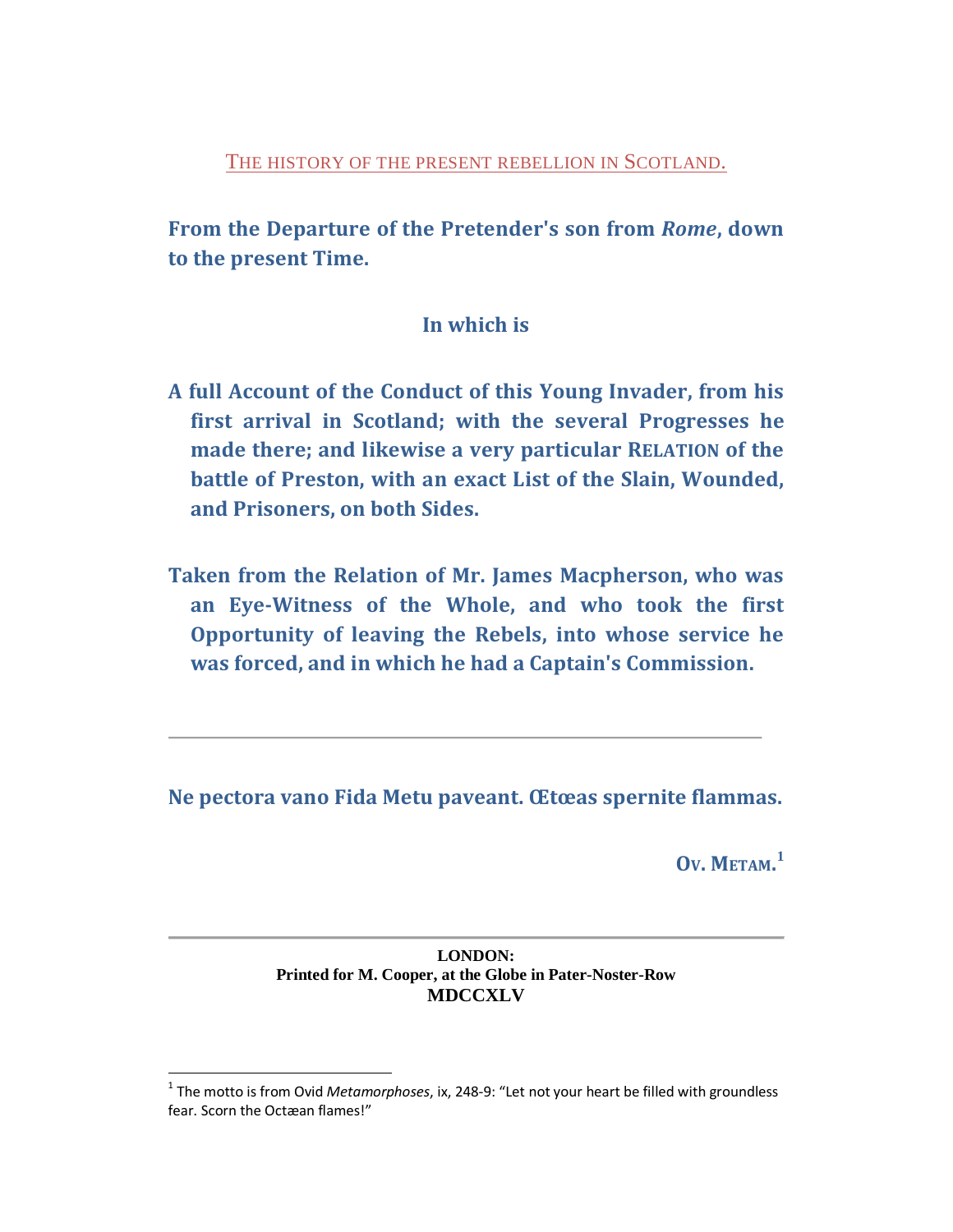he present Rebellion is a Matter of such Consequence to this country, and must so seriously engage the attention of every *Briton* who hath the least regard either to his own real Good, or the The present Rebellion is a Matter of such Consequence to this country, and must so seriously engage the attention of every *Briton* who hath the least regard either to his own real Good, or the Welfare of his Posterity, th Undertaking; in which my reader may be assured, that as the utmost pains have been taken to procure the best Intelligence, so he may safely rely on the Truth of the Facts related.

The Pretender's eldest son *Charles*, who is now in the twenty-fifth Year of his Age, having, in the Beginning of the Summer, taken a solemn Leave of his Father at *Rome*, and in the Presence of the Pope and Cardinals, having made a solemn Vow that he would never forsake his Religion; set out with one *Patrick Graham* his confessor, the Marquis of *Tullibardine*, *General Macdonell*, and some other Attendants, amongst which is one Mr. *Fisher*, a person who some years ago murdered his Friend Mr. *Darby* in the Temple, for which he hath a pardon under the Pretender's Sign Manual, and is advanced to the Post of Major in the Highland Army.

Having passed through *France* by land, and visited the *French* King in his Camp, from whom he obtained five Independent Companies, besides a large Quantity of Arms, and a Ship of War, together with further Promises of future Assistance, he departed for *Brest*; where the aforesaid Soldiers and Arms being put on board, in the Beginning of *August* they sailed out of that harbour; the Pretender's son himself, together with those Attendants who accompanied him from *Rome*, being embarked in a small Vessel.

They had not been long at sea before they met with one of our Men of War, between whom and the *Frenchman* a very sharp Engagement ensued; in which both Ships suffered extremely, and the latter was so entirely disabled, that she was obliged to put back into *Brest*.

During this engagement, the small vessel which carried the Pretender's Son escaped, and made immediately for the western coast of *Scotland*. No *English* Man of War being at that time in those seas, they cruised for some days off the islands of *Barra* and *Uist*, and at last stood in for the Coast of *Lochaber*, and on the 10<sup>th</sup> of August in the evening landed between the Islands of *Mull* and *Skye*.

One *Macpherson*, whose Hut stood about a Mile from the Seashore, seeing these people land, had the curiosity to advance towards them, and was told by one of his Countrymen that came with them who they were, and particularly, that the young man was the Prince of Wales and the Son of his King. *Charles* presently came up to him, and giving him a *French* Pistole, asked him if he would not bear arms for his King and Country, to which *Macpherson* readily answered he would, and then *Charles* very graciously held forth his Hand for him to kiss, which he accordingly did.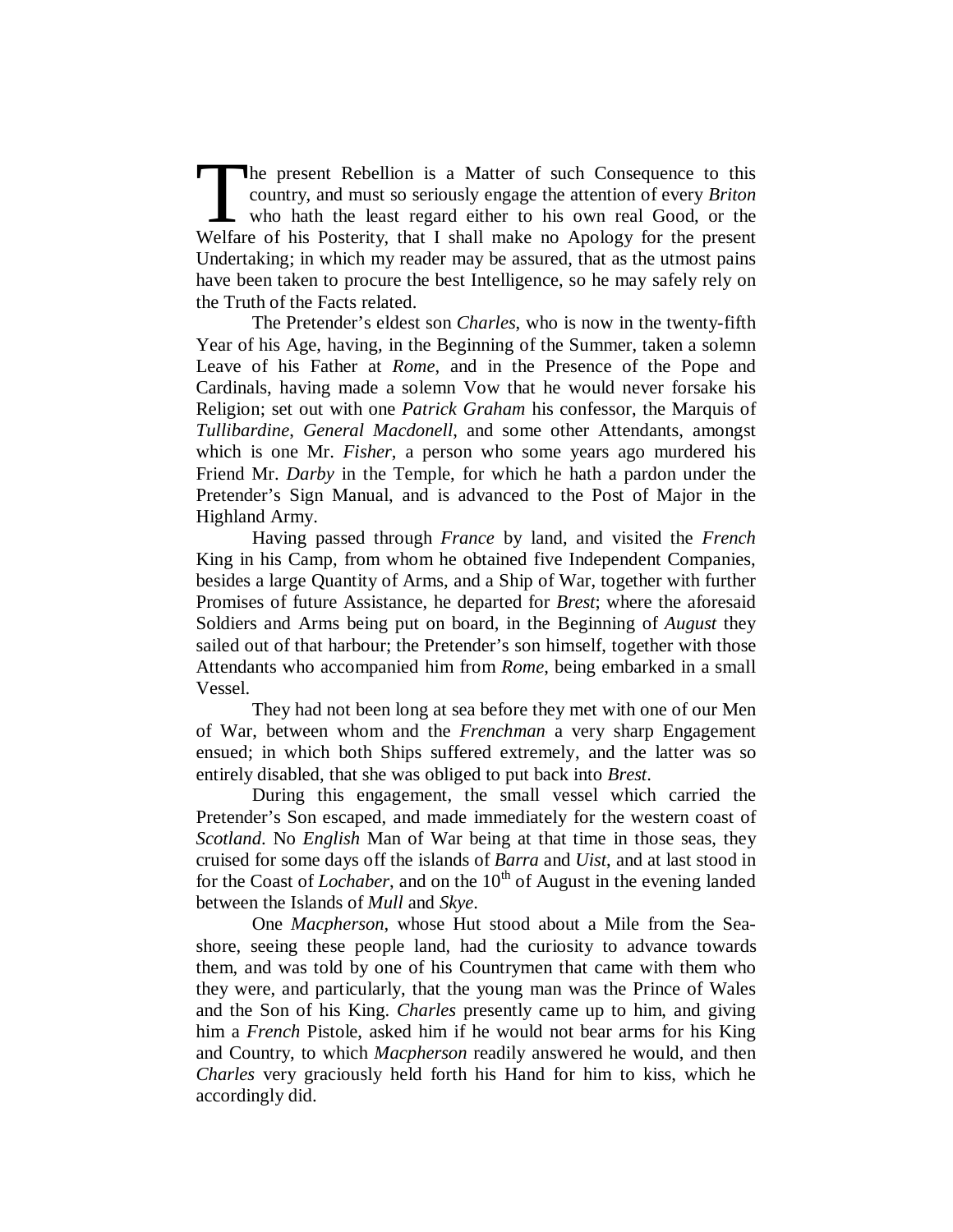The Young Pretender then threw himself on the ground, and kissed it, after which his confessor cut a turf and presented it to him saying, *In the Name of the most holy and infallible Pope, I present thee this as Regent for thy Father, and do hereby, by virtue of the full Powers to me delegated, invest the most puissant* James III *with the Possession and Rule of the Kingdom of Great Britain; which he is to hold at the Will and Pleasure of the Holy See. Dost thou therefore, in his Name, accept the Government of these Realms, on the condition of fighting the Cause of our Holy Mother the church, to the utter Extirpation of the Persons of Heretics; and wilt thou persevere manfully in the same, till the Blood of Heretics shall be washed away from the face of the earth?*

The Young Pretender on his Knees received the Turf from the Hand of his Confessor, and faithfully promised in his Father's name to fulfill all that had been enjoined him.

Then he and his Confessor fell both on their Knees, and continued in a devout Posture several minutes, invoking the Assistance of the Saints, and repeating each several hundred *Pater Nosters*, and *Ave Marys*.

This ceremony being ended, in which all present assisted, the marquis of *Tullibardine*, and five other Scottish chiefs took their leave of their commander, and having kissed his hands, set out to disperse themselves among the clans.

*Charles* then asked *Macpherson* how far they were from a house, and was told that he was full seven miles from any town, or indeed from any house, unless some few bad huts, such as his own, which were scattered here and there, and were inhabited by highlanders.

*Charles* behaved with great courtesy to this highlander, and asked him several questions concerning the state of the country, till the confessor having enquired his religion, was told by him that he was of the presbytery. After which answer the young man grew immediately reserved to him, and speaking something to his confessor in a language which he did not understand, but which the confessor answered with a smile, turned away from him. Nor did he ever afterwards speak to him.

*Charles* spent three days in visiting the several huts of these highlanders; amongst whom he distributed his money very liberally, so that by the end of the third day, he had enlisted upwards of 70 in his party. He delivered them arms (for he had arms with him for 500 men only) a sufficient number for 6,500 having miscarried in the *French* Man of War.

On the 14<sup>th</sup> of August the marquis of *Tullibardine*, and two other of the scotch chiefs returned with a body of above 300 of the clans, who were immediately disposed into a regiment, and called, the Royal Regiment of Highland Guards. The command of which was given to the marquis, one Mackay was made Lieutenant Colonel, and Mr. *Fisher* Major. The captains and inferior officers were chosen out of the clans.

This regiment was no sooner formed, than the utmost diligence was made use of to discipline them, and instruct them in the use of arms. Nor was much less diligence used by the confessor, assisted by another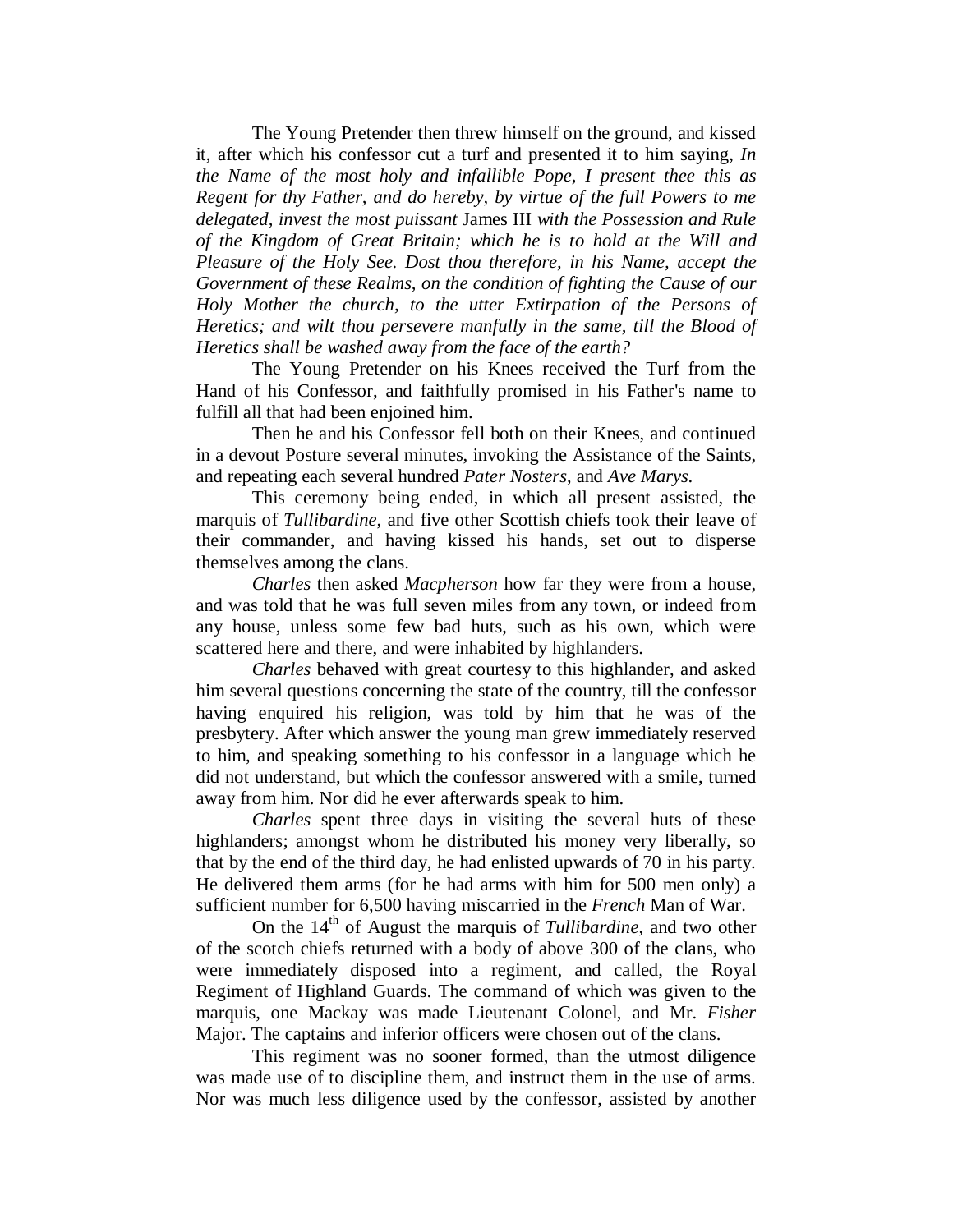priest whose name was *Fraser*, to instruct them in the Roman Catholic religion, and this with such success, that upwards of 200 of these ignorant people were converted in less than a fortnight.

The government no sooner received advice of the landing of the Pretender's son in Scotland, than immediately a proclamation was published, with a reward of £30,000 for the apprehending him. And at the same time, an order was issued for all the officers of his majesty's land forces in Great Britain to repair to their respective posts.

The regiments which at that time lay in the north were *Colonel Gardiner's* and *Hamilton's Dragoons*, together with the regiments of foot of *Lascelles*, *Murray*, *Guise*, and *Lee*. These were ordered to march directly towards *Stirling*, where they were to encamp under the command of *Lieutenant General Sir John Cope*.

Had some of the well-affected chiefs had it in their power, in the infancy of this rebellion, to have armed their clans it might most probably have been crushed in the eggshell; but there being a provision by a very severe law against this, without an order of council, and there being some time as well as difficulty required to obtain this order, the rebels had unfortunately, an opportunity to form themselves, before any such step could possibly be taken against them.

By the  $20<sup>th</sup>$  of August, before which time the two other chiefs were returned with their clans, the army of the rebels was increased to the number of 1200. They then proceeded to form two other regiments, one of which was commanded by *General Macdonell*, and the other by the Pretender's son himself.

On the 22<sup>nd</sup>, having made themselves tents, they marched a few miles, and encamped on a hill, (for before this time they kept in separate companies, at some distance from each other, in order to avoid discovery;) a stratagem which had so good an effect, that whoever recollects the accounts which the newspapers gave us of the first landing of the Pretender, must remember with what uncertainty they spoke of a few men being landed in the west of *Scotland*, who were sometimes gentlemen from Ireland hunting, and sometimes were quite vanished, every subsequent account actually contradicting the former; so that few, except the most credulous, gave any belief to it, imagining it was rather a story devised by some persons for particular purposes which need not be mentioned. this infidelity was of very pernicious consequence, especially as it prevailed in some measure even among the greater people: nay, so accustomed were they to treat this rebellion as imaginary, that even when it was impossible to doubt longer of its reality, they made it still the subject of contempt and ridicule; saying it was only a company of wild highlanders got together, whom the very sight of a body of troops, however small, would infallibly disperse: nay, one great man is reported to have asked, with a contemptuous air, why they did not read the proclamation to them? This induced a supineness in our councils, and gave the rebels time and opportunity to grow more formidable than they could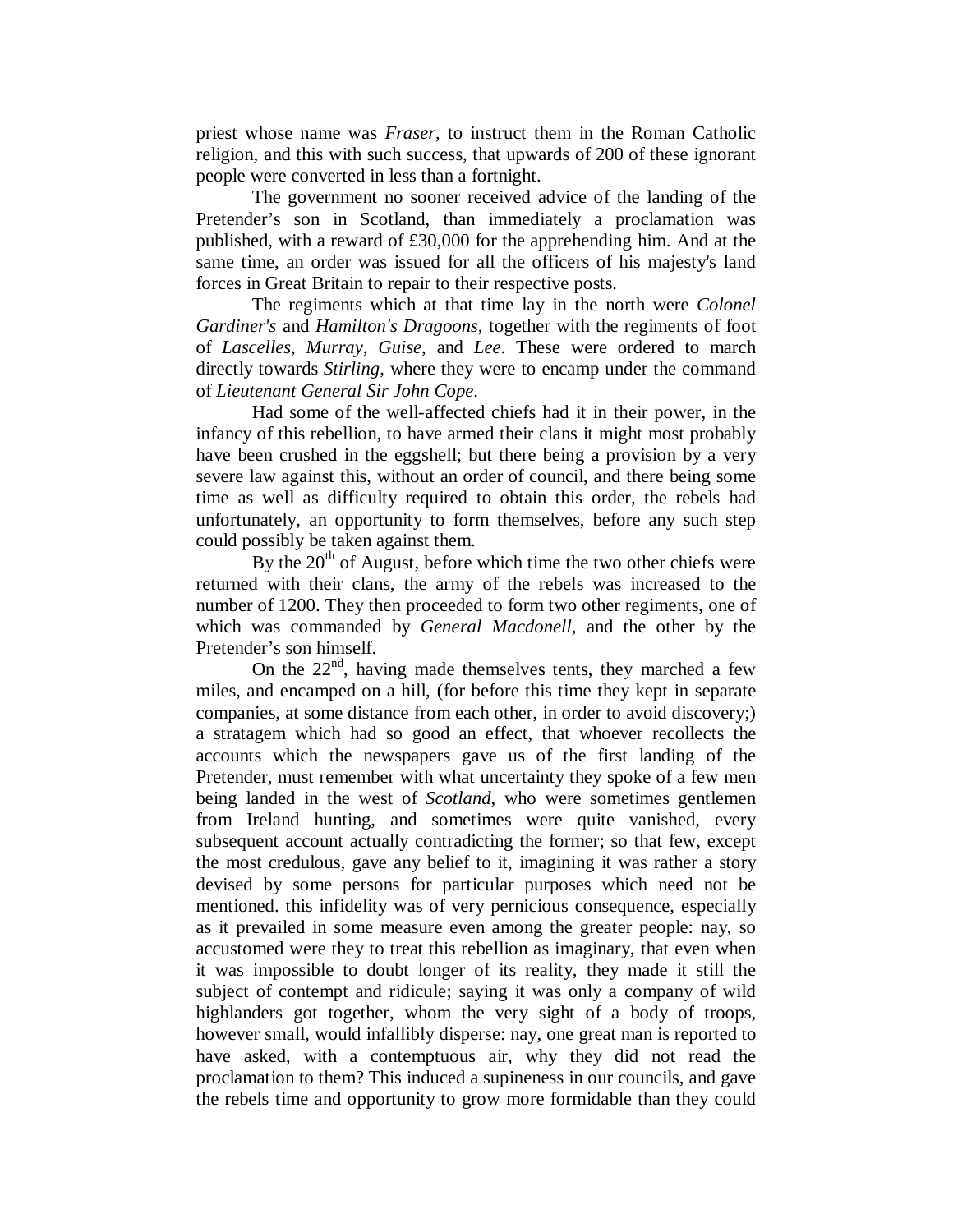ever have become from such a beginning, had the report of it met with more credit at first, and afterwards with less contempt than it did. However, we may learn the truth of that old observation, that it is never safe to despise the most contemptible enemy too absolutely.

A lesson which, I hope, our future politicians will learn from the present case. But to return to our history: the rebels being now upwards of 1200 strong, grew somewhat bolder, and began to place greater confidence in their strength. On the  $21<sup>st</sup>$ , therefore, as we have said, they came to a rendezvous on an open hill, where they encamped in the sight of the country.

On the 22<sup>nd</sup> they erected their standard with great solemnity: the priests first washed it all over with holy water, and blessed it; then a certain number of *Ave Marys* and *Pater Nosters* were said, besides prayers to the saints; in all which acts of devotion, *Charles* distinguished himself with greater zeal (if possible) than the priests themselves. In the afternoon of this day in which they erected their standard, they were reinforced by a body of 200 Highlanders, who brought them an account that the King's forces were marching towards *Stirling*.

The chief care of the rebels began now to be the procuring provisions, as their mouths grew very numerous; in order to which they sent out a party, who, on the  $22<sup>nd</sup>$  in the evening, drove a herd of black cattle into the camp, which were received by them with great joy.

On the  $23<sup>rd</sup>$ , a party of 400 of the rebels, chiefly belonging to the Royal Regiment of Highland Guards, attacked and defeated a small party of the King's forces, under the command of *Capt*. *Scott*. The captain himself was wounded in the arm; and a sergeant, even after the battle was cut all to pieces; which fate all the rest had shared, had it not been prevented by one Stewart, a captain of the Highlanders. **These** fellows had already so well profited under their popish instructor, as to learn the language of heretic dogs! And the true arts of propagating religion with fire and sword.

The rebels began now to increase considerably, and by the  $28<sup>th</sup>$ , they were full 2000 strong. At this time they added a battalion to the regiment of guards, and likewise formed a third regiment, of which the duke of *Perth* was declared colonel.

*General Cope* had now assembled a pretty considerable body of the King's forces near *Stirling*; but the ways towards the rebels were such, that it would have been impracticable to come at them without the utmost hazard of losing the whole army in the attempt: nor had he indeed any other way of attacking them, than by taking a vast scope round; which he declined, as he chose rather to keep himself posted between them and the city of *Edinburgh*; well knowing, that could the capital of *Scotland* be preserved, any success they might have of assembling a body in the highlands, where they must soon be starved, would be in the end fruitless and ineffectual.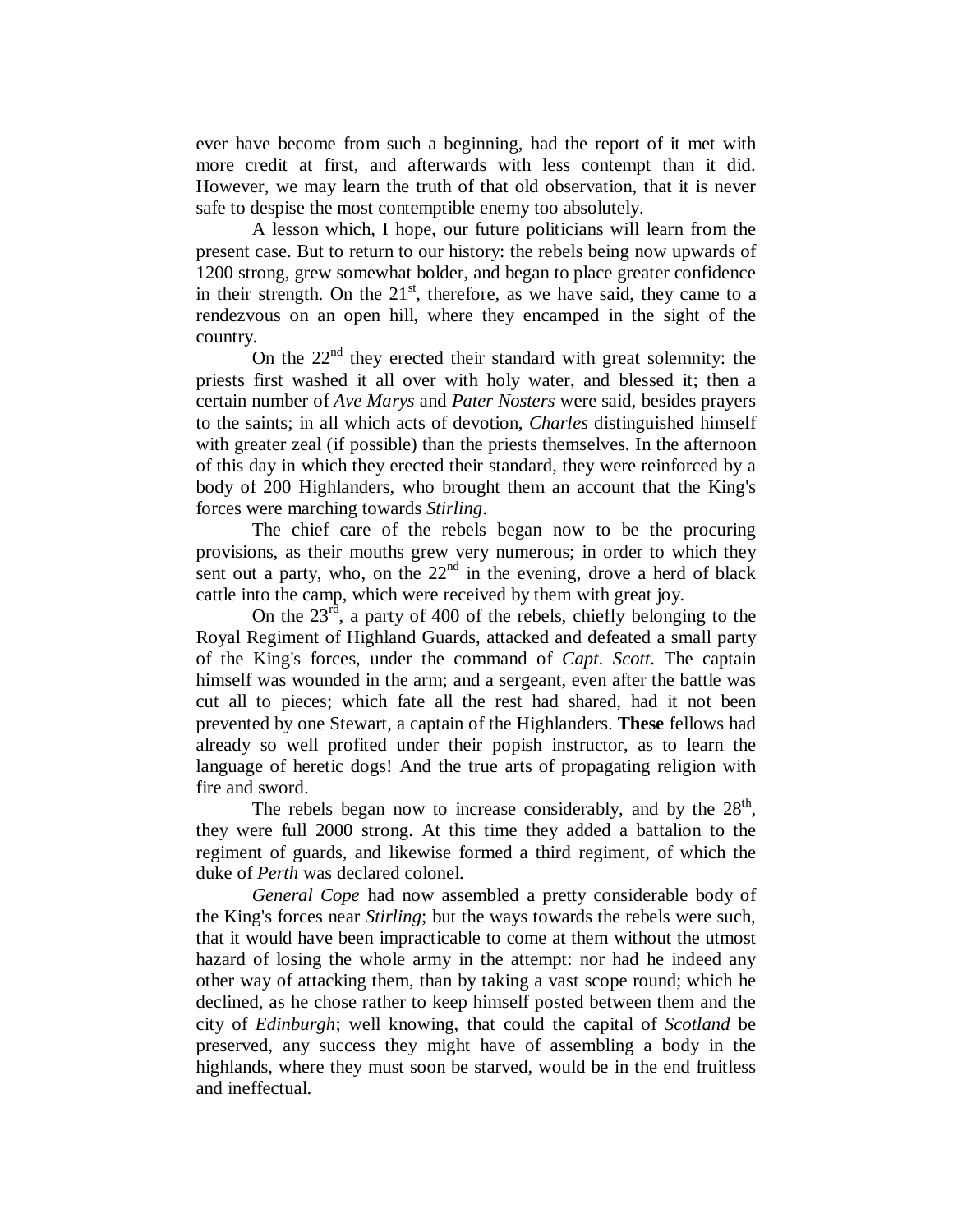However, the alarm of their success daily increasing in *England*, and the numbers which from time to time joined them giving a very just cause of uneasiness to our ministry here, the general received peremptory orders to march forwards, which he did; and in the meantime the rebels gave him the slip, and on the  $29<sup>th</sup>$  marched towards Perth, the duke of that name leading the van, *Charles* marching in the centre, and General Macdonell in the rear. This evening they were joined by Lord Geo. Murray, brother to the duke of Athol, and by three other gentlemen, one of whom is brother to an earl.

On the  $30<sup>th</sup>$ , they marched no more than three miles, on advice that the King's forces, under the command of his excellency Lieutenant-General Sir John Cope, was marching towards them. However, this afterwards proved a false rumour.

*Charles* expressed great bravery on this occasion; and showing a medal which he wore on his right arm, said, he feared nothing while he had the protection of that holy relic. And indeed the greater part of the army, who were now cAtholics (so well had the priests, who were now likewise increased in number, bestowed their time, and so plentifully had they bestowed their relics) seemed to rely more, some on an old tooth, others on a lock of hair, and others on some such bauble for protection, than on their swords: not that they neglected the human means of strengthening themselves: On the contrary, they spent at least twelve hours in every day in the exercise of their arms, to their instructions in which the few officers they had addicted themselves incessantly. *Charles* himself was constantly busied either in this, or his devotions; which last occupied a full third part of his time: nay, so very devout is he in his inclinations, the General Macdonell one day endeavoured, with some sort of ridicule, to give him a gentle reprimand; but he returned it with great severity, saying, God knew best what might be the end of any other journey he was taking; but this he was certain of, that whenever he was on his knees, he was on his direct road to heaven; a road in which he was certain one day or other to come to a happy end of his journey.

While they remained in this camp, *Charles* gave two instances, the one of his exact regard to discipline, the other of his more exact regard to his religion. One of the highland guards had stole a sheep; of this being accused, he was tried by a court-martial, and condemned to be shot, which sentence was accordingly executed; a rigour, which regard to discipline might have excused, had it been as well exerted towards another, who having committed a rape on an infant of 11 years of age, was pardoned. Nor could any other reason be assigned for the too great severity shown to the one, or the too unjust mercy shown to the other; but that the former was a protestant, and the other a papist: nay, the only defence which the latter could be brought to make, was that the girl was a heretic, and against such all things were lawful. a dreadful religion indeed, which teaches us to divest ourselves of humanity to our fellow creatures, only from serving their God in a different manner, and holding different tenets of religion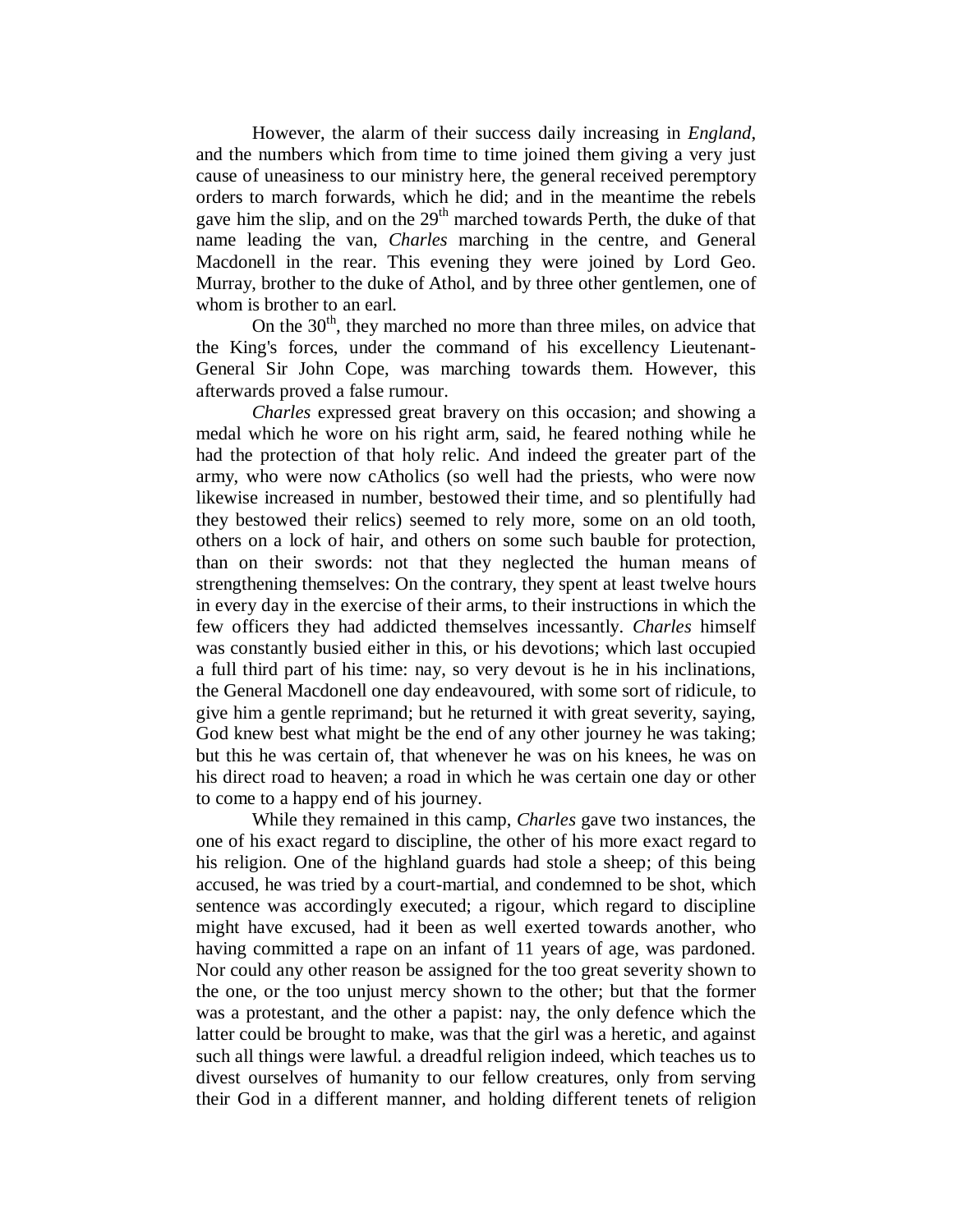from our own: and which horrible zeal can be only accounted for from the wordly interest of priests, and the dark ignorance in which they bury the minds of all lay zealots, over whom they exercise so despotic an authority, that however benevolent and good they may otherwise be in their dispositions, yet when the cause of their religion once interferes with their humanity, the latter is always sure of being sacrificed to the former: so that as in the protestant religion, that is to say, in the pure and true spirit of Christianity, sincere piety always renders a man kind, good and charitable towards all other human beings: so doth a violent zeal in popery as certainly divest him of all these amiable principles; and the more pious the cAtholic, the worse always must be the man, in all matters where the interest of his religion, or of propagating the faith, as they call it, is concerned: a fact so established, that every page almost of the histories of popish countries abounds with examples of the bloodiest and most cruel actions done, at the instigation of priests, by men who on all other occasions have shown the very mildest and best dispositions.

I hope my reader will pardon this digression, which I thought the nature of the fact sufficiently warranted on this occasion. I now return to these rebels, by whose arms this blessed religion is attempted to be introduced, with all the war and massacre and bloodshed, in which its genius delights, into this country.

On the 31<sup>st</sup>, they came to *Perth*, which they took possession of without any opposition: here mass was celebrated publicly, and *Charles* and most of the army assisted at it. Then the Pretender's declaration was publicly read at the market cross, after which he was proclaimed with great solemnity. A minister of the kirk meeting with *Charles* in the street, offered to give him advice, not to show so great zeal for his religion, and reminded him of the fate which his Father had met with in the last rebellion, which he attributed to his disregard to the holy presbytery and adhering to popery, to which, the minister said, he had sacrificed his crown. *Charles* answered coldly, his Father preferred an heavenly crown to an earthly one: upon this, one of the common soldiers reviled the minister, and spit in his face; for which fact, without any other merit, he was within two days afterwards preferred to be a lieutenant.

One of the highland chiefs, who, though he had simply embraced the party of the rebels, was however a rigid Presbyterian, declared the highest indignation at this preferment, and ventured to remonstrate against it to *Charles* himself: he was answered, that his word was not to be controlled, nor the reasons of his conduct to be enquired into by the subject. And the very next morning this poor man was found shot in his bed; nor was any the least enquiry made after the murderer. Such is the spirit of popery and arbitrary power, to which the blood of so many millions hath been shed for a sacrifice.

While the rebels lay at Perth, they had frequent alarms of the King's forces being ready to attack them, on which account the whole army, amounting to 3600 men and upwards, and which were disposed in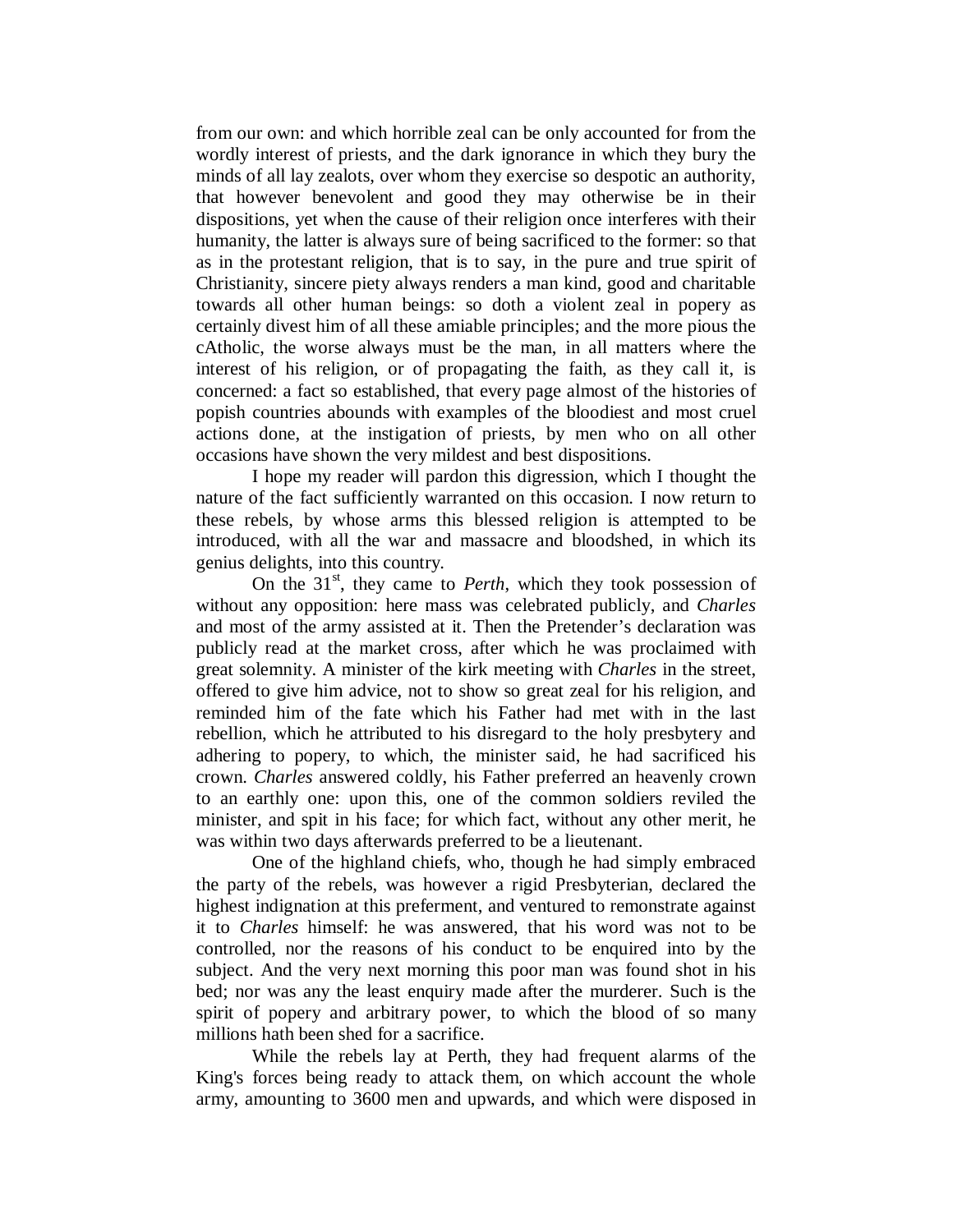three regiments, were drawn out, and lay one whole night and day under arms; but no enemy appearing, on the  $2<sup>nd</sup>$  of September, at ten in the morning, they marched back into their camp. The same day the marquis of *Tullibardine*, at the head of 500 men, took possession of the duke of *Athol's* house at *Blair*, whither the next morning *Charles*, the duke of *Athol*, *Lord Asgill*, *Lord George Murray*, and some more, repaired, and were entertained by the marquis, who was saluted there by the title of the duke his brother.

The duke of *Perth* summoned many of his tenants to meet him at *Blair*, and bring with them all the rent they owed him, on pain of being treated with the utmost severity. He likewise ordered as many of them as could procure arms to furnish themselves therewith, and bring them along with them: most of these obeyed his summons, and produced him all the money and arms in their power. But instead of discharging these poor wretches, after they had delivered him their rent (and some of them more than was due) he insisted on their bearing arms in the Pretender's cause. To this likewise several submitted, (such are the terrors of arbitrary power) three however resisted, declaring, that besides the inconvenience which the neglect of their affairs would subject them to, and the danger of the undertaking, it was against their conscience to assist the cause of popery and against the true religion of their country; to which one of them had the boldness to add, he was sorry to see his grace embarked in such a cause: upon this, the duke flying into a rage, snatched up a pistol which lay in his tent, and immediately shot the poor man through the head. After which the other two made their escape from him, and one from the camp, the other being pursued and killed by one of the rebels, who was witness to the whole transaction.

This duke of *Perth*, notwithstanding the apparent cruelty of this action, is a man of a good character, and hath formerly behaved himself like a worthy and good natured gentleman: but such is the nature of this cause, and of the spirit with which it is conducted; headed by a young, rash, ambitious, fiery zealot, under the absolute government and guidance of furious, enraged priests, who breathe nothing but blood and desolation, and have so effectually breathed their horrid principles into the poor wild wretches under their influence and command, that the whole army, according to Macpherson, and others who have seen it, is liker to a legion of devils than of men. May God confine them to their own borders, or, if they attempt to overleap them, inspire this nation with a spirit sufficient soon to drive them out of her own bowels, in which they would quickly become the most violent and mortal disease.

The duke of *Athol*, who had retired to *Edinburgh* with his family, on the first news of the rebels approach, had taken such care to convey away everything which could be either carried or drove off from his territories, as well as his house, that the marquis of *Tullibardine* had great difficulty to provide a very moderate entertainment for the Pretender's son and his followers: the army therefore, (which was now grown very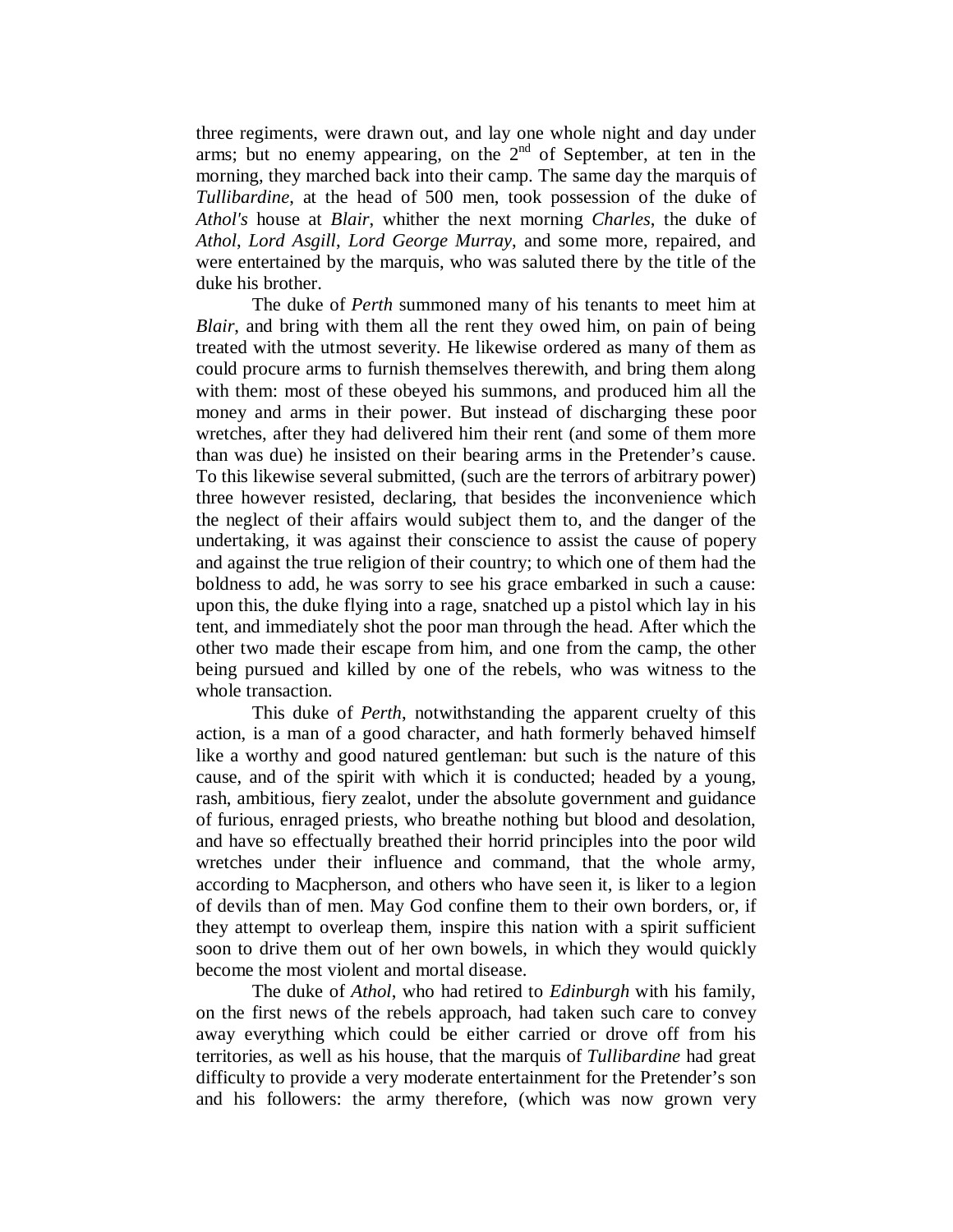numerous) found very little reason to be satisfied with the plentifulness of their quarters. Indeed, if the priests had consulted policy as much as religion, they could never have found a fitter opportunity to proclaim a general fast than the present. No Bull of the Pope's would ever have been more certain of finding a most exact and punctual obedience. The whole army therefore, which on the 2nd of September had encamped at the *Blair* of *Athol*, on the 3rd marched back again towards *Perth*. In their march the van-guard had like to have fallen in with a small party of the King's Dragoons; upon which an alarm was immediately spread through the whole army of the rebels, that Sir John Cope with the King's forces was approaching; but these few dragoons presently retiring, delivered them from their apprehensions almost as soon as they were risen, and quickly after some more welcome guests arrived; for on the same day about thirty head of cattle were driven to the camp, for which the Pretender's son promised the owners payment, when he had got possession of what he called his Father's crown.

On the 9th of September, the *Inverness* post was stopped as he passed by *Athol*; he was immediately brought before the Young Pretender, who ordered his packets to be searched, and two priests, one of whom is made a bishop, and dignified by the title of his lordship, were appointed to read the letters. Some of these letters were detained, and the rest delivered back again to be conveyed as directed.

While the army lay at *Blair*, mass was constantly celebrated twice a day in the chapel of the castle; at which *Charles* never failed to assist, together with all the principal noblemen, and others. Here 30 *French* officers, together with the famous General Cameron, joined them; these were immediately dispersed in a new regiment, the command of which was given to that General. These officers, who landed in a long small vessel in the west of Scotland, brought with them dispatches to *Charles* from his Father, and, as was reported, a considerable sum of money. The confessor likewise read a letter publicly, which he had received from the Pope, containing absolution and indulgences to all those who should embrace the catholic religion and the Pretender's party: and many took him at his word, particularly one James Cameron, who had so well recommended himself by expressing an extraordinary zeal against heretics, that the confessor procured him an ensign's commission: he was afterwards rebuked by his brother (who is a rigid Presbyterian) for going to mass; upon this he swore, that he had got heaven and a pair of colours both in an hour.

At this time the alarm grew very high in *London*. On the  $9<sup>th</sup>$  his Majesty published a proclamation for disarming papists and nonjurors, and for commanding all papists and reputed papists to depart from the cities of *London* and *Westminster*, and from within ten miles from the same; and for confining papists and reputed papists to their habitations, and for putting in execution the laws against riots and rioters.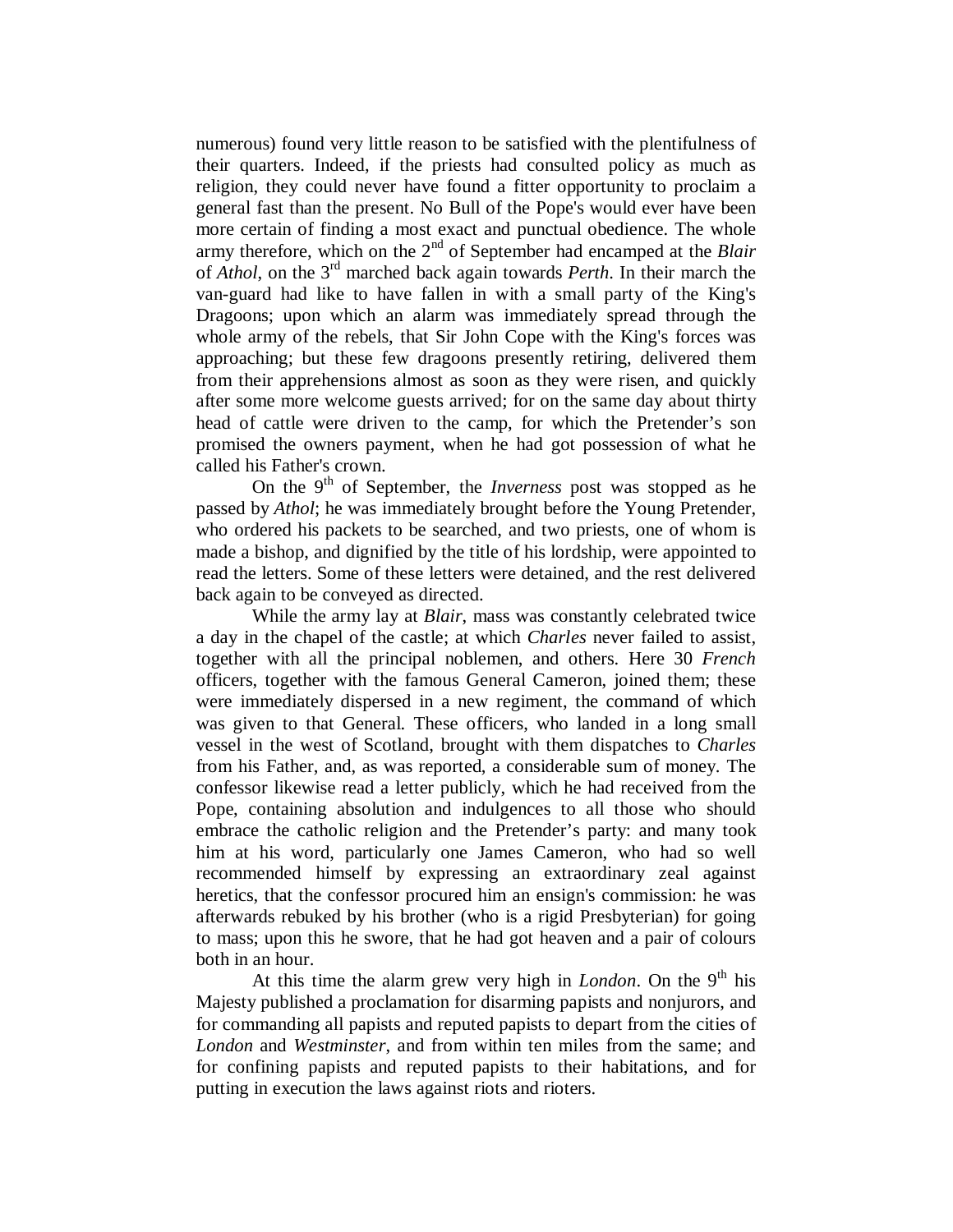And now addresses of the most loyal and zealous kind began to flock in from all corporate bodies in the kingdom, in which the city of London, the court of lieutenancy, and the whole body of merchants, led the way: all these were conceived in the strongest terms of loyalty, and expressing a true sense of the dangers with which these kingdoms were threatned by popery and arbitrary power. All people began to think of arming themselves in the cause of the public; and several noblemen, who have since put it in execution, took out commissions to raise regiments for the public service.

*Sir John Cope* was now at *Inverness*, with his forces, where he received orders to take the most immediate road to the rebels, even by sea, if there were no other more expeditious method; in pursuance of which orders, he embarked his forces at *Inverness*, and sailed directly towards *Leith*, by which means he hoped to intercept the rebels before they could possibly arrive at *Edinburgh*.

The rebels lay all this while in their camp near *Perth*, where their generals and other officers lost no opportunity of regimenting and disciplining them with the utmost expedition.

One evening (when *Macpherson* himself happened to do duty as one of the Young Pretender's guards) a person came to the camp, and was, by his desire, conducted to the presence of *Charles*, with whom he stayed in close conference, at which only the dukes of *Perth* and *Athol* (for so the marquis of *Tullibardine* was now called) were present, during several hours. soon after his departure, it was rumoured through the whole army that the city of *Edinburgh* was to be betrayed to them, and that they were to march in a day or two to take possession.

Accordingly, on the  $11<sup>th</sup>$  instant, at break of day, the army marched, and came that day to *Dumblain*, which is 22 miles. The next day they halted in the morning, were drawn up and reviewed by General Cameron; and having been under arms all that day, advanced in the evening as far as down, which is only two miles distant from *Dumblain*.

On the  $13<sup>th</sup>$ , they again marched at day break, and in the morning passed the firth at the Ford of *Frews*, five miles above *Stirling*. Here *Charles* attempting to give an extraordinary instance of his bravery, by passing the water first, and mistaking the ford, very narrowly escaped drowning, from which he was preserved by Leiutenant Duncan Madson, who at the hazard of his own life rescued him from the waves; a service for which he would certainly have been rewarded, had not religion and the priests (Madson being a firm adherent to the presbytery) opposed his promotion. Indeed so strong is this bias in the mind of *Charles*, that not a single instance can be produced of any preferment being bestowed by him, unless on those who have embraced his religion.

The army having passed the firth at this ford, which is about five miles above *Stirling*, halted for some time, while a council was held at their front among the generals, after which they were directed to march towards *Glasgow*, and they all apprehended the design was to make an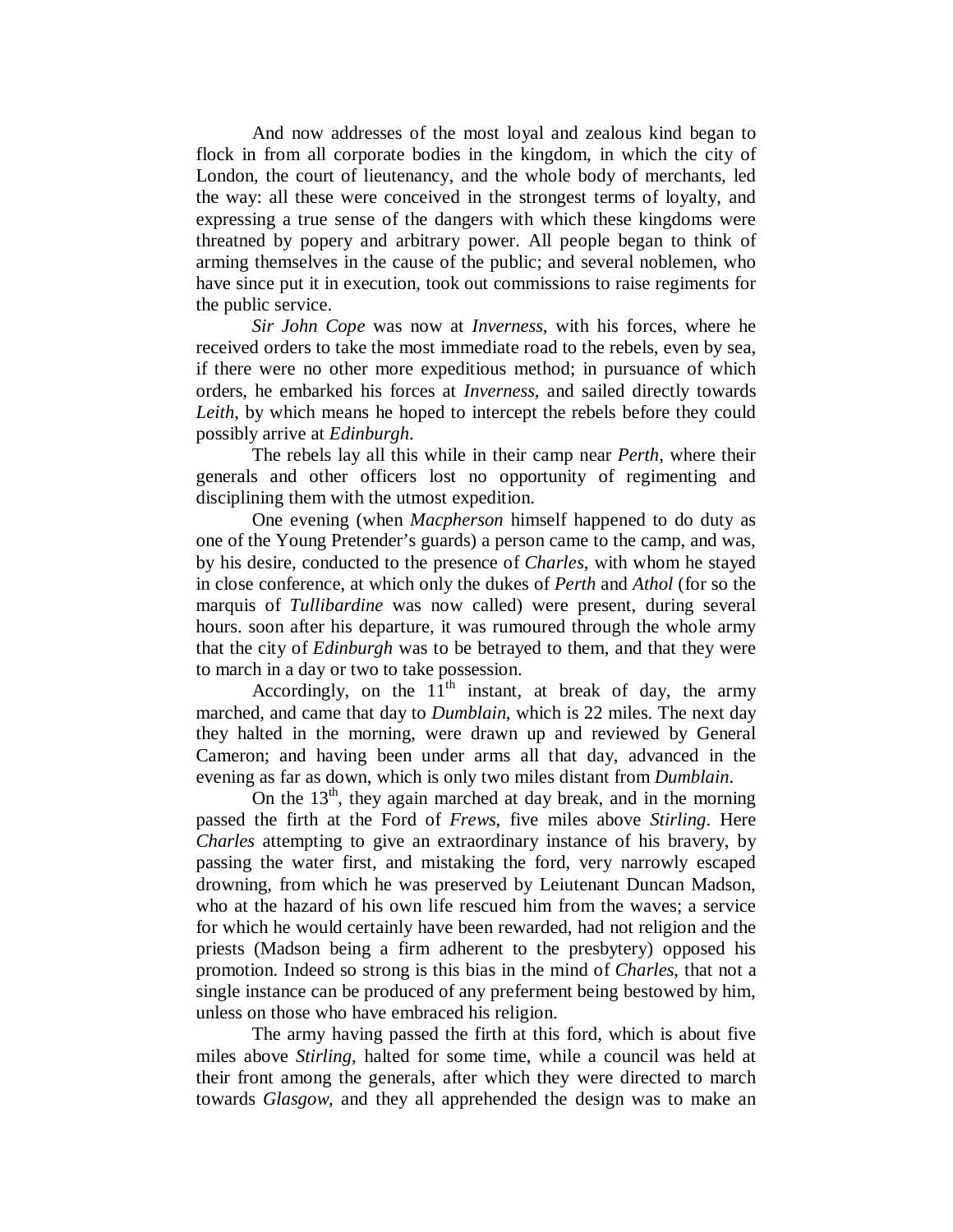attempt on that city; but on the  $14<sup>th</sup>$  in the morning, the posture was changed; they turned short towards the east, and came to *Falkirk*; and on the 15th advanced within sight of *Edinburgh*, their vanguard being posted about three miles to the east of *Gogar*, and which is about the same distance from *Edinburgh*. Here they again halted, and were drawn up, in order, as they supposed, to form the attack of the town; but were immediately surprised to see the Young Pretender, with the duke of *Perth*, etc. at the head of the Royal Regiment of Guards only, advance directly towards the town, where, as they soon after heard, the gates were thrown open for their reception. *General Guest,* with some of the King's forces, some armed townsmen, with the bank and most of the valuable effects, and with provisions, as it was then said, for ten weeks, being retired into the castle.

The declaration was then read, and the Pretender immediately proclaimed at the Market Cross, as he had been before at *Perth*; at which ceremony some magistrates (but whether voluntarily or by compulsion was not known) assisted, with all the gentry and nobles of the rebels army. This ceremony was accompanied by a triple discharge of the small arms from the guards, as well as from the artillery, with most of which the castle had supplied the town for their defence; and this salute was again returned from the army without the walls; such, I mean, as had firearms, which did not amount to a third part.

In the evening, some of those who had attended the Pretender's son into the town, returned into the camp, and gave an account to the rebels there of the reception which *Charles* and his friends had met with; and which (whether it arose from fear or favour I will not determine) was much more to his satisfaction than he expected. Indeed, had the city been inclined to have made a vigorous resistance, it would have been very difficult, if not impossible, for the Pretender's forces to have taken it in any reasonable time; especially as they daily expected a visit from *Sir John Cope*, and who, it was said, was to have been greatly strengthened with a regiment from the townsmen of *Edinburgh*. This success, therefore, (to whatever treachery it was owing) greatly elated the whole party, especially the priests, who failed not to ascribe it to the favour of heaven, as they again derived that favour from the prevalence of their own prayers.

These persons little consider the horrid impiety they are guilty of, by attributing to the immediate interposition of the Supreme Being, the consequences which are produced by the iniquity and villainy of men; making him thus, in order to serve their vile purposes, the author of the blackest treachery and deceit; as if he would, by his own divine conduct, authorize and sanctify that detestable and hellish maxim of popish priestcraft, to do evil that good may come of it; or in other and truer words, as if he would inspire the blackest principles into the minds of men, in order to propagate a most cruel, impious, and idolatrous religion, by all the means of treachery and violence. A horrid blasphemy, by which they have made God the author of dreadful massacres, in which a hundred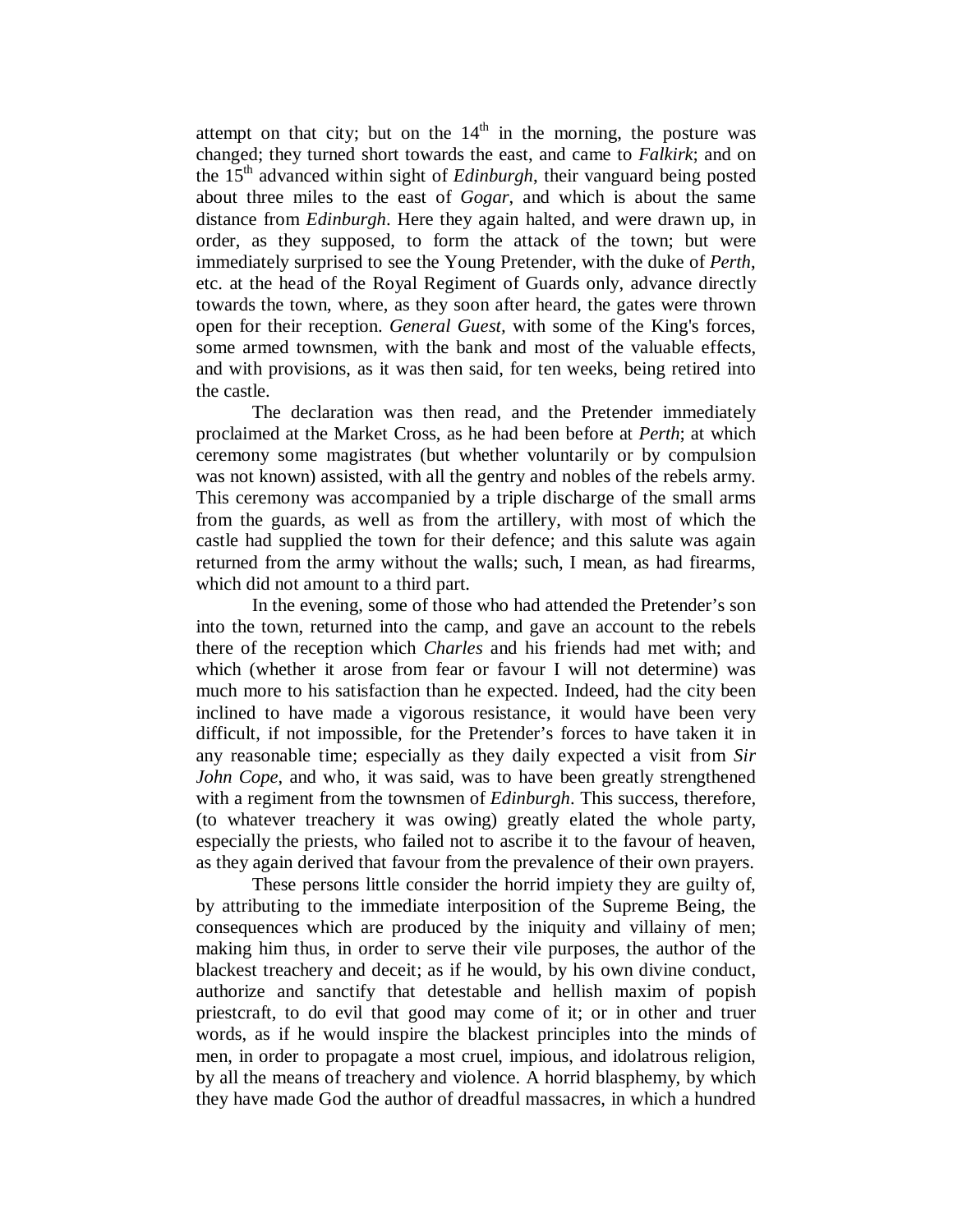thousand poor souls, of all ages and sexes, have been inhumanly, in one night butchered in their sleep.

The Pretender, with his principal followers and 500 of his guards, were lodged in the town, where he was treated with rather more respect than fear will well account for, though I am willing to attribute as much as possible to that motive, as the weakness of human nature will allow it, base as it is, some little degree of excuse preferable to those wicked principles, which as they are more diabolical, so are likewise more voluntary and in our own power. The rest of his guards took up their quarters in the *Canongate*: and this part of his army found sufficient means, notwithstanding what had been withdrawn into the castle, to refresh themselves, after the labours of a very fatiguing and hungry march, where they had little more to comfort and keep up their spirits, but those hopes of rewards which their priests very liberally bestowed on them in another world, and these now and then sweetened with some insinuations of temporal preferments in this, when the treasures of *England* shall be employed to reward the loyalty and sufferings of highlanders.

As to the main body of the rebels, as soon as their several guards and Picquets were fixed (for their generals omit no sort of military discipline or precaution) the rest of them were ordered in to their camp, in order to their repose, which was very acceptable to men who had little else besides the noise and smell of gunpowder to regale themselves with for the last 24 hours: this want, however, was somewhat remedied the next morning, when their friends sent a pretty large supply of provisions to the camp, which was nevertheless soon exhausted by so large a multitude; and several parties, without asking leave of their commanders, detached themselves up and down the country to provide for their own bellies.

The rebels (as the guards, etc.) within the town, were now not much better supplied than those without, the provision which the people cared to afford them being almost totally exhausted the first day, and the neighbouring country having before been pretty well drained by the prudence of *General Guest.* Some of the more violent desired to be led on to the assault of the castle, though almost impregnable by nature, and well furnished with cannon, ammunition and men. This attempt was too romantic and impossible, to receive any countenance from their commanders: and it was then with the utmost difficulty that they were restrained from plundering the whole town; however, the consideration that they were their own countrymen somewhat allayed their fury, though it did not entirely prevent all disorders; and many violences were in spite of the superior officers committed, as well on the persons as properties of the inhabitants, both men and women; for all of whom (except those concerned in the treachery of delivering up the town) the reader will have a just compassion. God forbid that any city of *England* should ever be exposed to the same danger, to all the rapine and cruelty which such a banditti of ruffians, when let loose by their commanders, nay, even encouraged by them, would without mercy commit; a scene of misery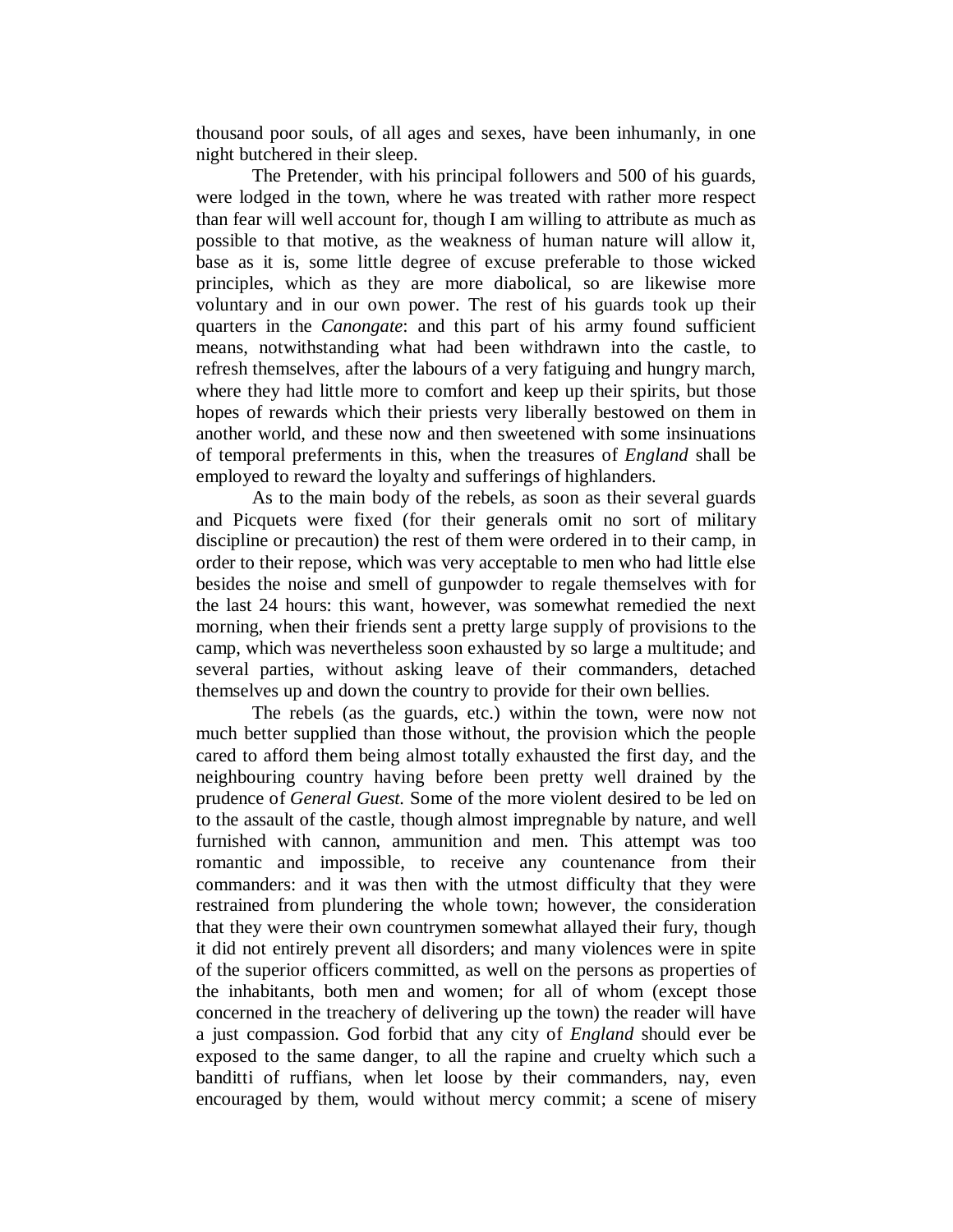more easy to conceive, than pleasant to describe; and to which, without my undergoing that irksome task, the reader may have an adequate idea, by perusing the history of any one popish conquest.

As it was no easy matter to prevent the hunger of the soldiers from committing outrages at this season, so the furious zeal of the priests, and of their Young Pretender, now elated with success, was as difficult to be bridled: and it was not without the utmost persuasion, backed with some strong remonstrances from the cooler and more politic of his party, that *Charles* was prevailed on not to have mass celebrated, and Te Deum sung in the principal kirk of the city. Nor would this prudent council have restrained him for the present from an act which would have incensed the whole kirk of *Scotland*, had not an alarm of *General Cope's* being landed at Dunbar, by threatening immediate danger, given some assistance and support to their arguments. The reluctance with which this design was laid aside, and indeed the whole temper of these men, may well be gathered by the language of one *Callaghan*, an *Irish* priest, who had newly joined them, and who declared, in the hearing of Mr. Macpherson, that no further success was to be expected by those who durst not publicly celebrate the true religion in defiance of a set of protestant dogs; nor could they hope the lord would fight their cause, who suffered his temples to be polluted by heretics.

The news, however, of *Sir John Cope's* landing, a little deadened the joy which the increase of numbers, want of opposition, and the betraying the capital of *Scotland* into their hands, had given the rebels; and the more, as fame had greatly enlarged the strength of the King's forces, who were reported to be augmented by two *Dutch* battalions, and in themselves to be much more numerous, than in reality they were.

On the  $19<sup>th</sup>$ , the whole army of the rebels was drawn forth, and having received a fresh distribution of arms from those taken in the city of *Edinburgh*, there were upwards of 4000 regularly armed, and full 3000 more, who were provided with daggers and other irregular weapons, the whole amounting to between 7 and 8000 men. With 2500 of these, *General Macdonell* was commanded to keep possession of *Edinburgh*, and the rest under the command of General Cameron marched that evening, and encamped at *Duddington*, in order to meet and fight the King's forces.

On the 20<sup>th</sup>, the *Grants* of *Glenmoriston* and some others joined the rebels, who having by their scouts received information of the march of *General Cope*, advanced that evening to a place called *Carberry-Hill*, where they pitched their tents. Indeed they were now pretty well supplied with the addition they had received from *Edinburgh*, with a sufficient number for those forces which they had with them, which amounted to upwards of 5000. In the evening the two armies came in view of each other, and accordingly, though the rebels had pitched their tents, both of them lay that night on their arms.

About three in the morning the rebels began to move, and turned at first eastward and marched about a mile in length, then facing about to the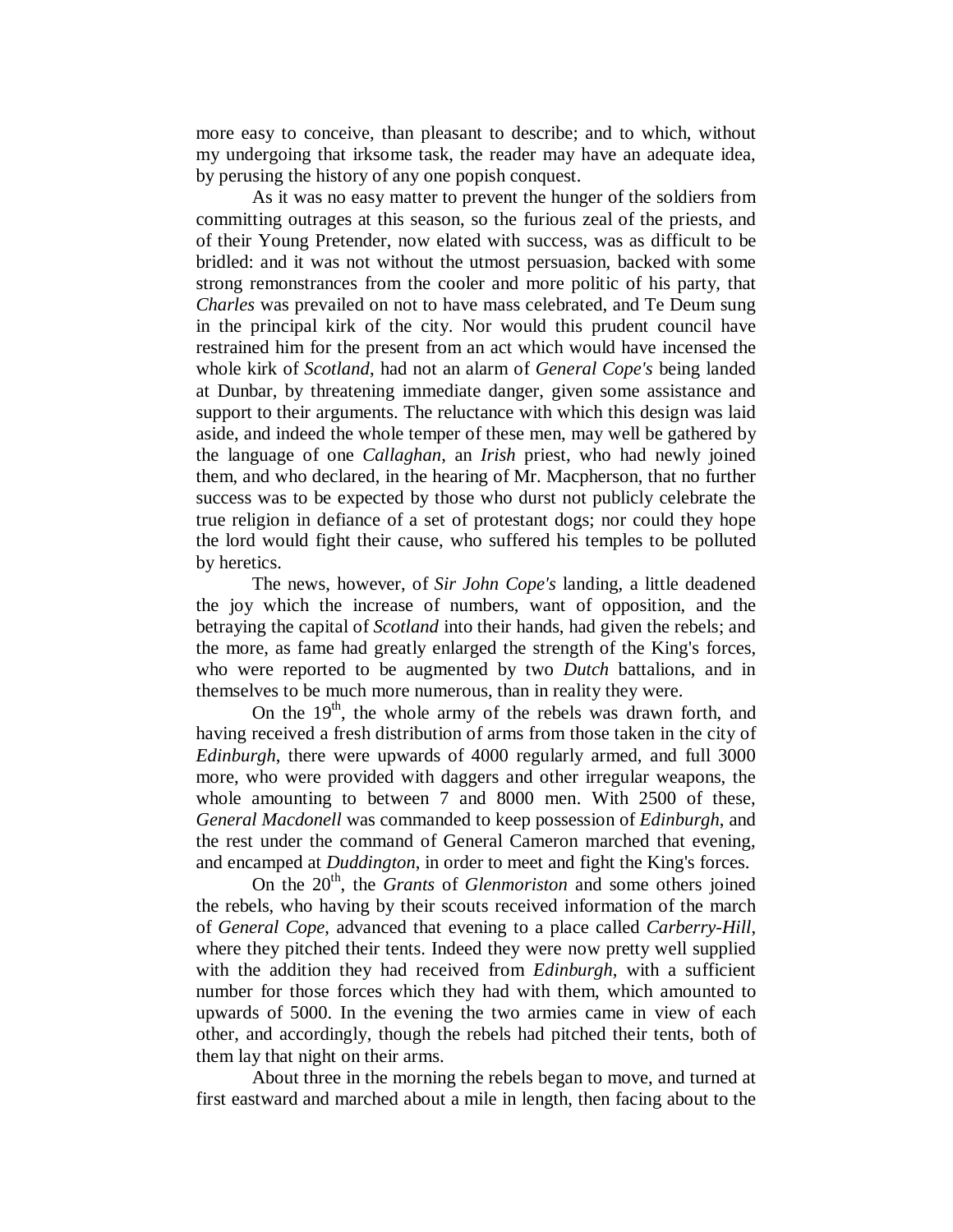left they formed themselves in five columns; in which posture they advanced towards *Sir John Cope, Charles* himself taking possession of a neighbouring hill, from which he might survey the whole action.

It is said, he at first declared a resolution of leading on his army himself to the charge, but was dissuaded from it by *General Cameron*, who told him, he would then put his own life, on which the success of his Father's arms depended, on the same even chance with that of the meanest soldier; that it would be difficult for him to restrain his natural ardour in the action, and thus by exposing his person, he might win the victory, and lose his cause. He added, that it would be time enough for him to engage in such a risk, when *King George* himself should in person oppose him; but that *Sir John Cope* was not of consequence or dignity sufficient to justify his hazarding himself arm to arm against him. These arguments were backed by the priests, who declared it was presumption; at the same time asserting, that by invocation of the saints, and by *Ave Marys* and *Pater Nosters*, he would lend more assistance to his cause than the valour of thousands could give to it.

Won, therefore, by these united persuasions, he with his priests ascended the hill, where, while they devoted themselves to prayers to the saints, the army proceeded to the charge.

About four in the morning, the patrol brought an account to *General Cope*, that the rebels were in motion in their camp; upon this the King's forces, who had lain all night on their arms, were drawn up in order of battle; the foot being in the center, two squadrons of dragoons placed on the right, and as many on the left, the remaining two squadrons being drawn up in the rear to support the foot: the artillery were placed in the front to the left.

This was the situation of both armies, when the highlanders marched on to the attack; and *Sir John Cope*, whose disposition was truly good and military, rode several times from the right to the left of the line, encouraging his troops, who all expressed great spirit, and a resolution of doing their duty. This disposition the General was afterwards obliged in some little to alter, by the alterations which the enemy made in theirs. The extreme column of the rebels, which were to the right, having advanced till they were opposite the cannon, which consisted only of six small field pieces, immediately faced about, and ran with the utmost violence up to the mouths of the cannon, which by an extreme neglect of those whose duty it was, not however to be in the least charged on the general, never fired on them once: it was then that the brave *Colonel Gardiner* ordered his dragoons to charge them in flank, which service he could not prevail on them to perform; but having given them a single discharge of their firearms, they immediately turned about, and like men struck with a sudden panic, ran away.

The colonel having in vain attempted to rally them, (as did *Lord Loudoun*, who threw himself at their head, and charged the rebels) on a sudden quitted his horse, and charged with the foot, who being attacked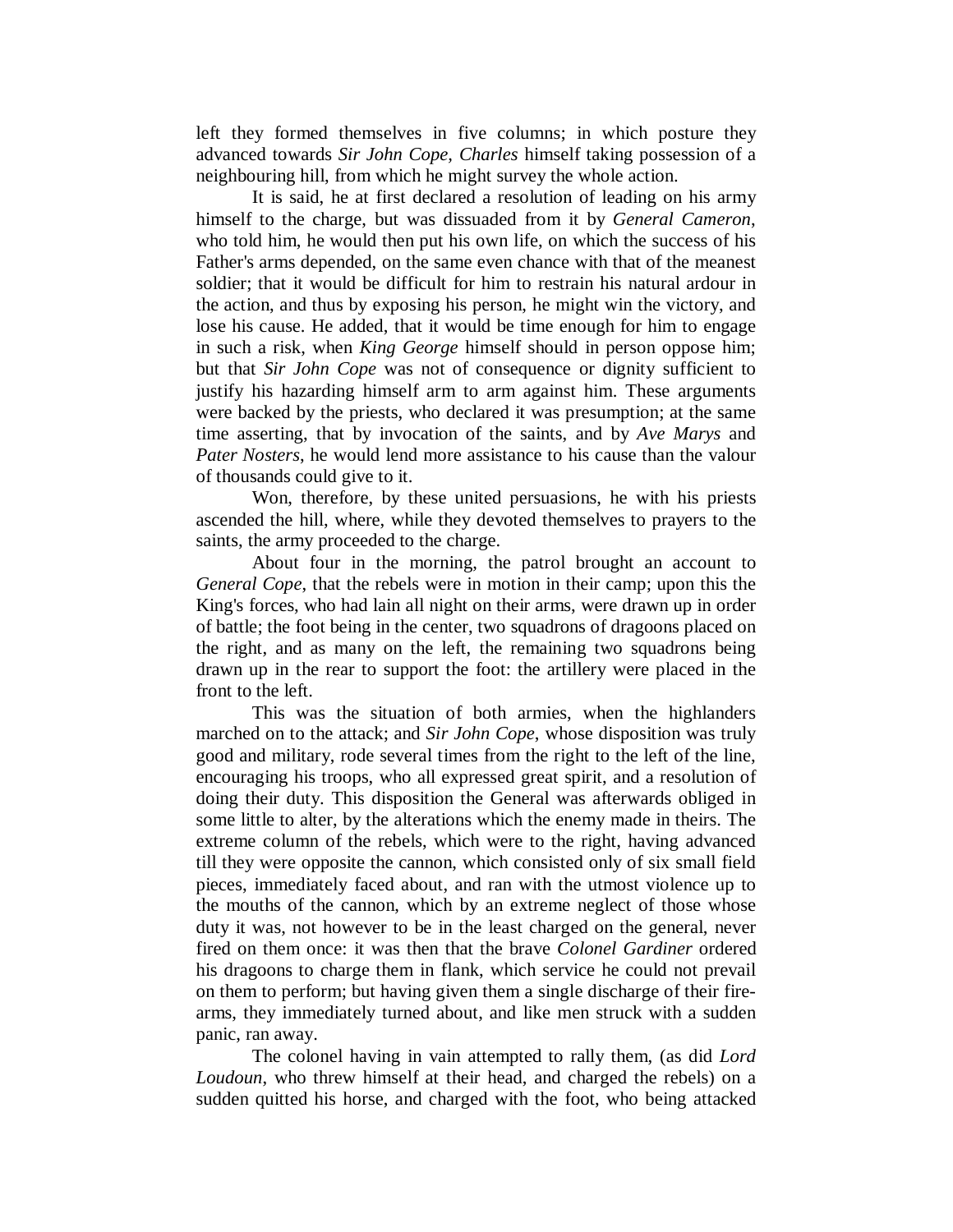with great fury by the highlanders, and seeing themselves deserted by the horse, after having made two irregular fires, which did very little execution, many of them threw down their arms and turned their backs to the enemy.

All was now in general confusion: poor *Colonel Gardiner*, and those few brave officers that stood their ground, fell a victim to the rage of the enemy, who finding no longer resistance, fell to the most inhuman butchery, with which having somewhat tired themselves, they proceeded to make prisoners of all those, who survived the blunted edge of their swords.

On the King's side there fell in this action, and were wounded;

Of *Colonel Gardiner's* dragoons. The colonel himself, killed. *Lieut. Col. Whitmore,* wounded.

In *Hamilton's* dragoons. *Lieut. Col. Wright*, wounded. *Major Bowles*, wounded.

In *Lascelles's* foot. *Capt. Stuart*, killed. *Ensign Bell*, much wounded.

In *Murray's*. *Capt. Leslie*, slightly wounded, *Ensign Holdane*, dangerously wounded.

In *Guise's*. *Capt. Paintz*, dangerously wounded. *Capt. Howell*, killed.

In *Leigh's*. *Lieut. Col. Whiteford*, wounded, *Capt. Bremer*, killed. *Capt. Rogers*, killed.

The following officers were taken prisoners.

Of *Guise's* regiment. *Capt. Pointz*. Lieutenants, *Cuming* and *Paton*. Ensigns, *Wakeman* and *Irvine*.

Of *Lord John Murray*'s. *Capt. Sir Peter Murray*. *Lieut. James Farquarson. Ensign Allan Campbell.*

Of *Lee's*. *Col. Peter Palket*. Captains, *Basil, Cochran*, *Chapman*, and *Tatton*. Lieutenants, *Sandilands*, *Drummond*, *Kennedy*, and *Hewitson*. Ensigns, *Hadwick*, *Archer* and *Dunbar*. Mr. *Wilson*, as quarter-master.

Dr. *Young*.of *Murray's*. *Lieut. Col. Clayton, Major Talbot. C*aptains, *Reid*, *John Cochran*, *Scot*, *Thomas Leslie*, and *Blackes*. Lieutenants, *Thomas Hay*, *Granston*, *Disney*, *Wale*, *Wry*, and *Simms*. Ensigns, *Sutherland*, *Lucey*, *Holden*, *Birnie*, and *l'Estrange*.

Of the earl of *Loudon's*. Captains, *Mackay*, *Monro*, and *Stuart*. *Capt. Lieut. Macknab. Lieut*. *Reid*. Ensigns, *Grant*, *Ross*, *Maclaggan*.

Of *Lascelles's*. *Major Severn*. Captains, *Adam Drummond*, *Forrester*, *Anderson*, *Corbet*, and *Collier*. Lieutenants, *Swinie*, *Johnston*, *Carrick*, *Dundas*, and *Herring*. Ensigns, *Stone*, *Cox*, *Bell*, *Gordon*, and *Goulton*. *Dr*. *Drummond*.

Of *Hamilton's Dragoons*. *Col*. *Wright*. *Major Bowles*. Cornets, *Jacob* and *Nash*. Quarter-master *Nash*. *Dr*. *Trotter*.

Of *Gardiner's Dragoons*. *Col*. *Whitney*. *Lieut*. *Grafton*. Cornets, Burroughs and *Alcock*. Quarter-master *West*. *Col*. *Whiteford*, volunteer. *Major Griffith*, master-gunner of *Edinburgh* castle.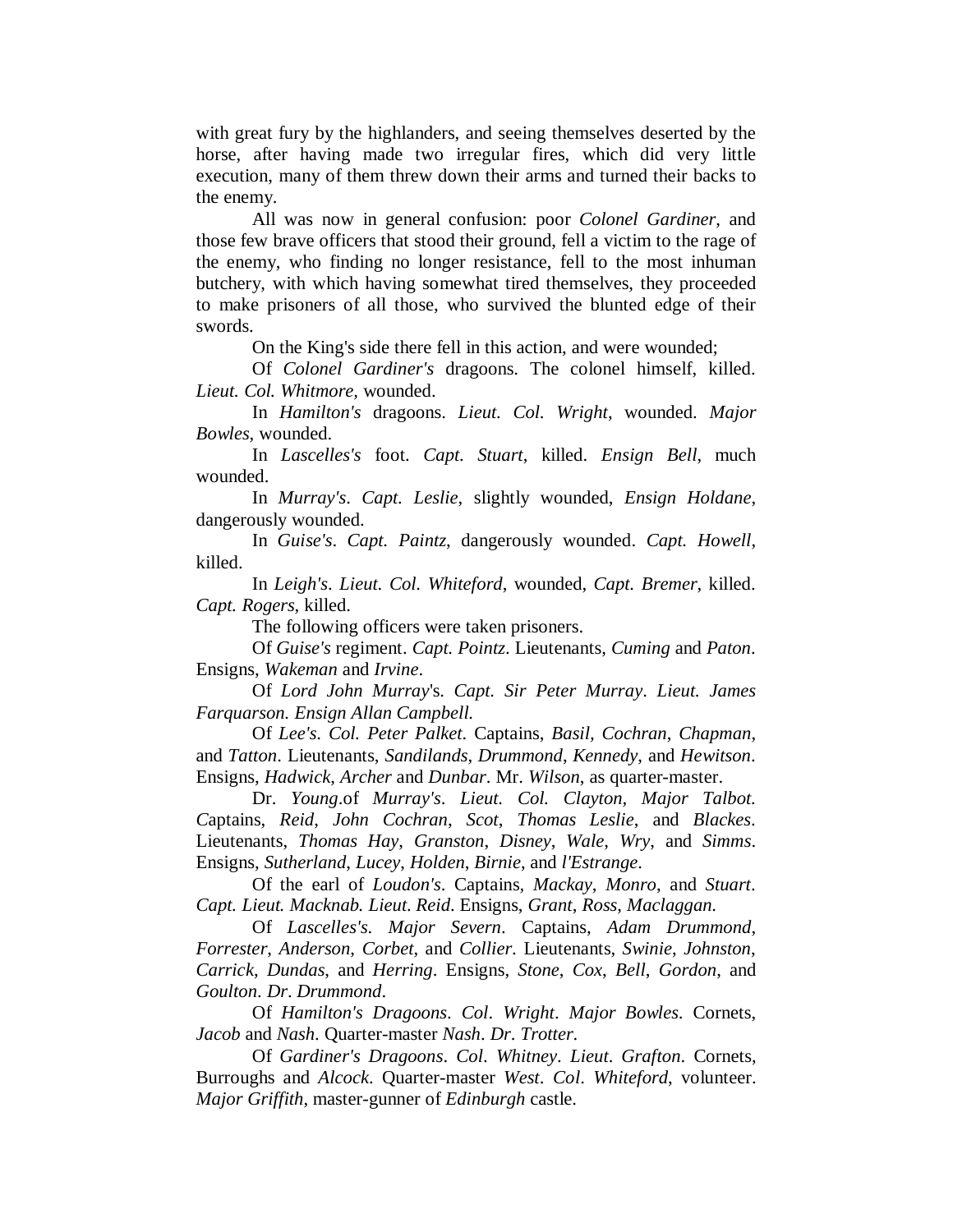Above 300 private men killed, above 400 wounded, and near 500 made prisoners.

Of the rebels there fell, *Capt. Robert Stuart*, of *Ardsheil's* battalion. *Capt*. *Archibald Macdonell*, of *Keppoch's*. *Lieut*. *Allan Cameron*, of *Lindevra's* (and ensign *James Cameron*, of *Lochiel's* regiment together with about 50 men. The duke of *Perth*, wounded. Capt. *David Narlack*, wounded; and 80 men.

The rebels, after this action, immediately marched back again to their camp, whence they intended to proceed to *Edinburgh*, in order to call a parliament, lay siege to the castle, and put the whole civil government under the name of the Pretender; but as Mr. *Macpherson* took this opportunity to escape from them, we cannot with certainty declare any more of their proceedings since.

*General Cope* finding it impossible to rally the army, escaped after the dragoons to *Lauder*; some of these, as well as the foot, got safe to *Berwick*, where *General Cope* is since arrived with the rest, who, we hope, will take a future occasion to regain that honour, at the expense of these very rebels, which they lost in this action.

As to the rebels, we have been since in formed, they have been mustering their whole force, in order to invade this Kingdom, where, we doubt not, but they will meet with a reception becoming a brave nation, whose all is at stake in the contest. And as every Englishman, we are confident, will exert his utmost spirit and force on this occasion, so we trust in God, that the religion, laws, liberties, and lives of this country will never, through the indolence or cowardice of its inhabitants, be exposed to the mercy and disposition of a licentious rabble and cruel banditti. Indeed there are already many instances of this public spirit, which not only individuals, but whole bodies of men have shown; witness that evermemorable association in defense of public credit, entered unanimously into by so large a body of the merchants of *London*, and which hath to tally defeated one of the most wicked and basest designs to blow up the whole nation, which was ever devised by man. Some of the contrivers and abettors of this detestable scheme are known, and must expect to be ever hereafter regarded by all Englishmen, as the most flagitious and profligate enemies of their country, and as such, to be held in everlasting abhorrence. Indeed, crimes like this deserve the most exemplary punishment, and will justify a legislature, even in going out of the common roads of justice to come at and punish them.

I shall conclude these papers, with exhorting every man in this kingdom to exert himself, not only in his station, but as far as health, strength, and age will permit him, to leave at present the calling which he pursues, and however foreign his way of life may have been to the exercise of arms, to take them up, and inure himself to them: nor should this be delayed a moment, for, I repeat it once more, his all is at stake. This is not the cause of a party: I shall be excused, if I say it is not the cause in which the King only is concerned, your religion, my countrymen,